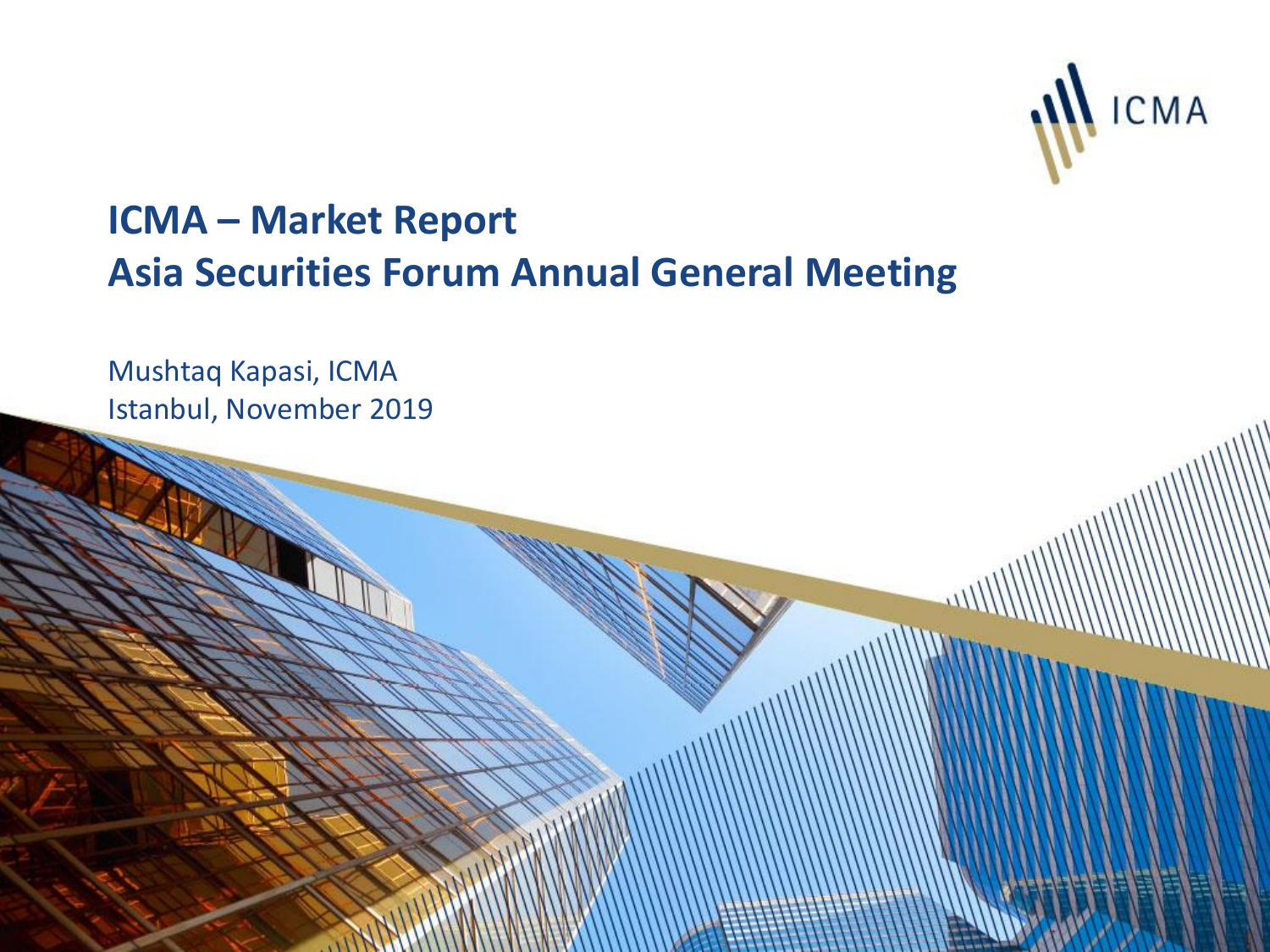## **Overview of ICMA**

- The International Capital Market Association (ICMA) is a non-profit membership association representing both the buy side and sell side of the industry.
- ICMA's membership includes issuers, intermediaries, investors and capital market infrastructure providers.
- ICMA has more than 580 members located in over 60 countries worldwide.
- ICMA's mission is to promote resilient and well functioning international debt capital markets.
- **The four main pillars of ICMA's work are:** 
	- **Primary bond markets**
	- **Secondary bond markets**
	- **Repo and collateral**
	- **Green, social, and sustainable finance**
- ICMA works with its members to create market best practice and documentation:
	- **Primary Dealers Handbook**
	- **Secondary Market Rules and Recommendations**
	- **Guide to Best Practice in the Repo Market**
	- Global Master Repurchase Agreement (GMRA)

#### **www.icmagroup.org**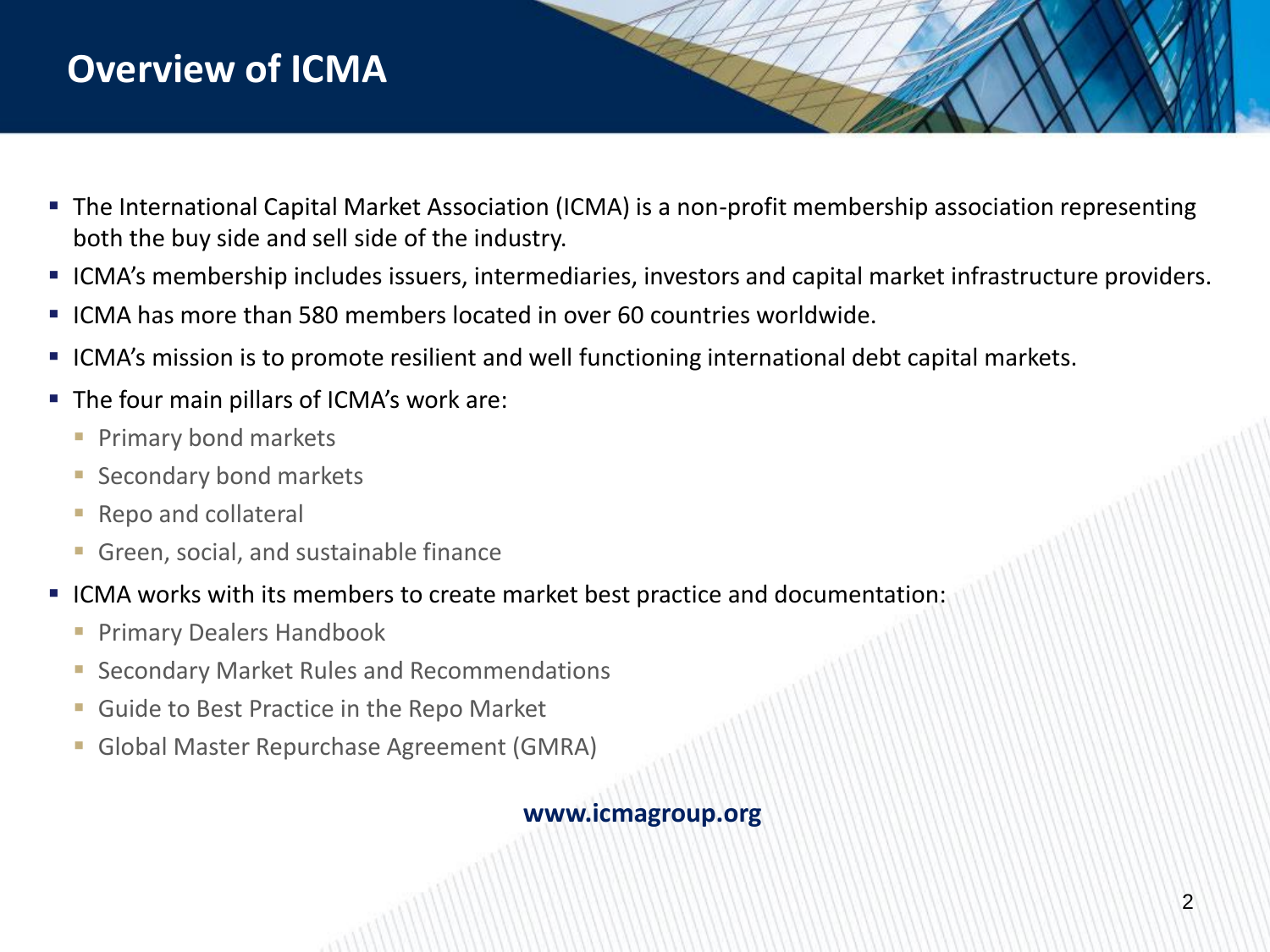## **Benchmark transition**

## **This presentation will cover:**

- The problem with the IBORs
- **The adoption of risk-free rates in the FRN/bonds market**
- **New contracts referencing IBORs: fallbacks**
- The conversion of legacy bonds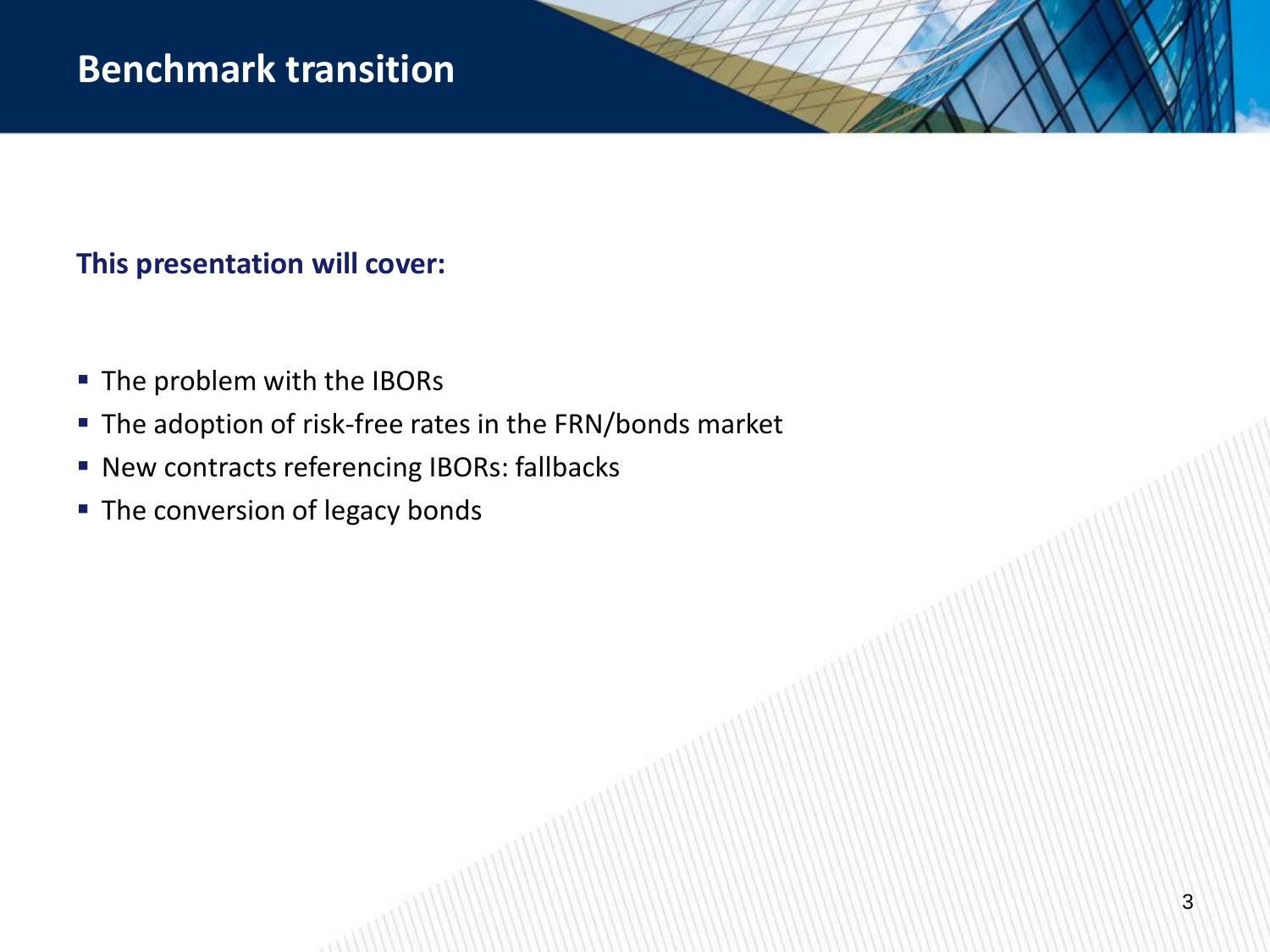## **The problem with the IBORs**

 The Chief Executive of the UK Financial Conduct Authority (FCA) has said that the FCA would no longer intend to use its powers to persuade or compel banks to submit contributions for LIBOR after the end of 2021

"LIBOR is meant to measure the short-term unsecured funding costs of banks. But the reality is that, since the financial crisis, LIBOR really has become the rate at which banks do not lend to each other. Bank funding markets have changed enormously."

– Bank of England

"Inherent fragility of its 'inverted pyramid', where the pricing of hundreds of trillions of dollars of financial instruments rests on the expert judgment of relatively few individuals, informed by a very small base of unsecured interbank transactions"

– US Federal Reserve

"The globally most relevant interbank interest rates benchmarks, like LIBOR and EURIBOR, were unregulated and their methodologies and governance allowed manipulation on a scale rarely seen in the financial sector."

– ESMA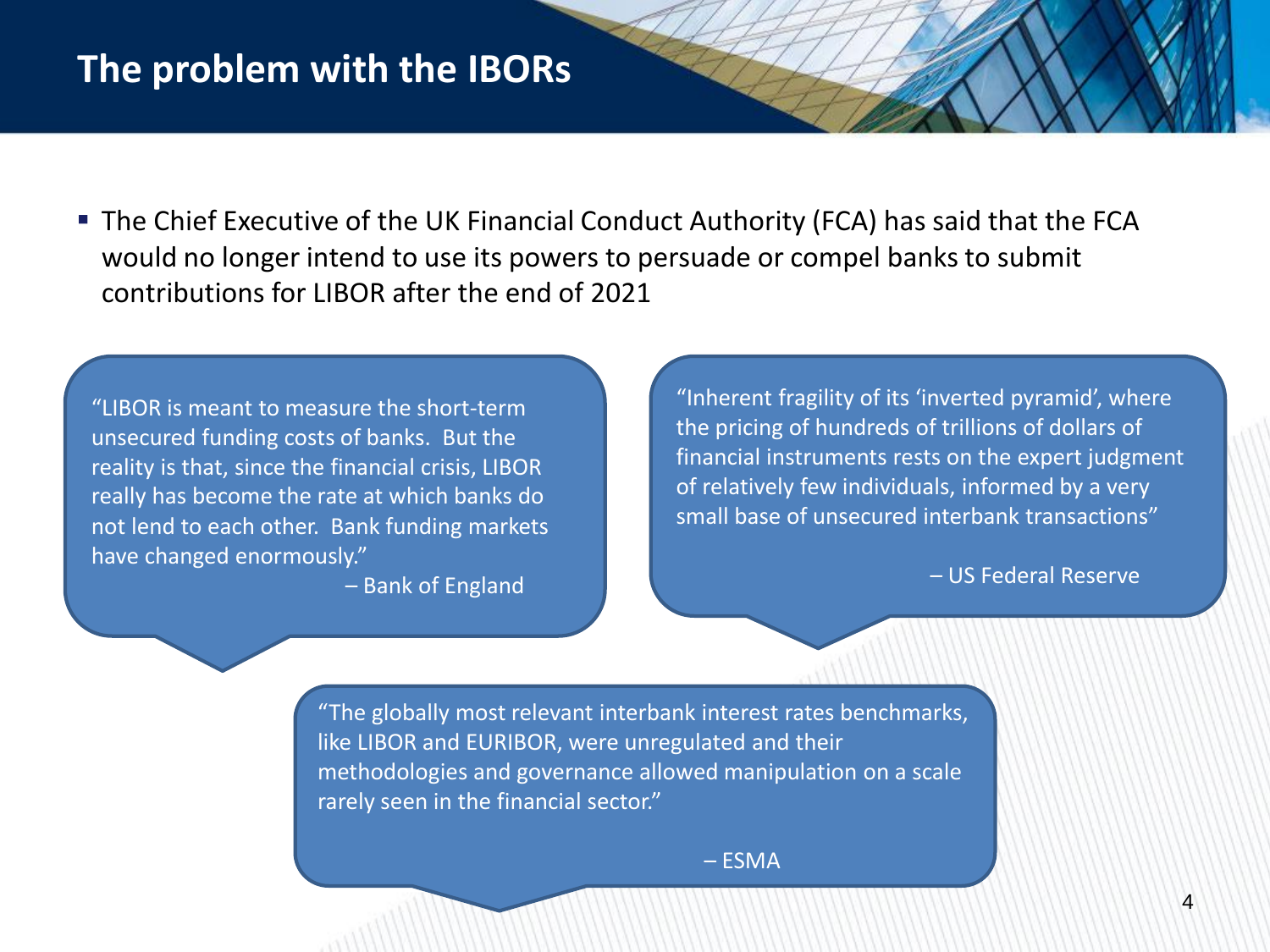LIBOR and other IBORs are embedded across the global financial system.

The outstanding notional value has been estimated as at least:

- **GBP LIBOR: \$30 trillion;**
- **USD LIBOR: \$150 trillion;**
- **EURIBOR: \$150 trillion;**
- **Euro LIBOR: \$2 trillion**

\_\_\_\_\_\_\_\_\_\_\_

- **CHF LIBOR: \$6.5 trillion;**
- **JPY LIBOR and TIBOR: \$35 trillion.**<sup>1</sup>

Derivatives are estimated to represent around 80% of financial contracts referencing LIBOR by notional value, but cash products (such as loans and bonds) referencing LIBOR are substantial as well.

<sup>1</sup>Quoted in IBOR Global Benchmark Survey 2018 Transition Roadmap: ISDA, AFME, ICMA, SIFMA and SIFMA Asset Management Group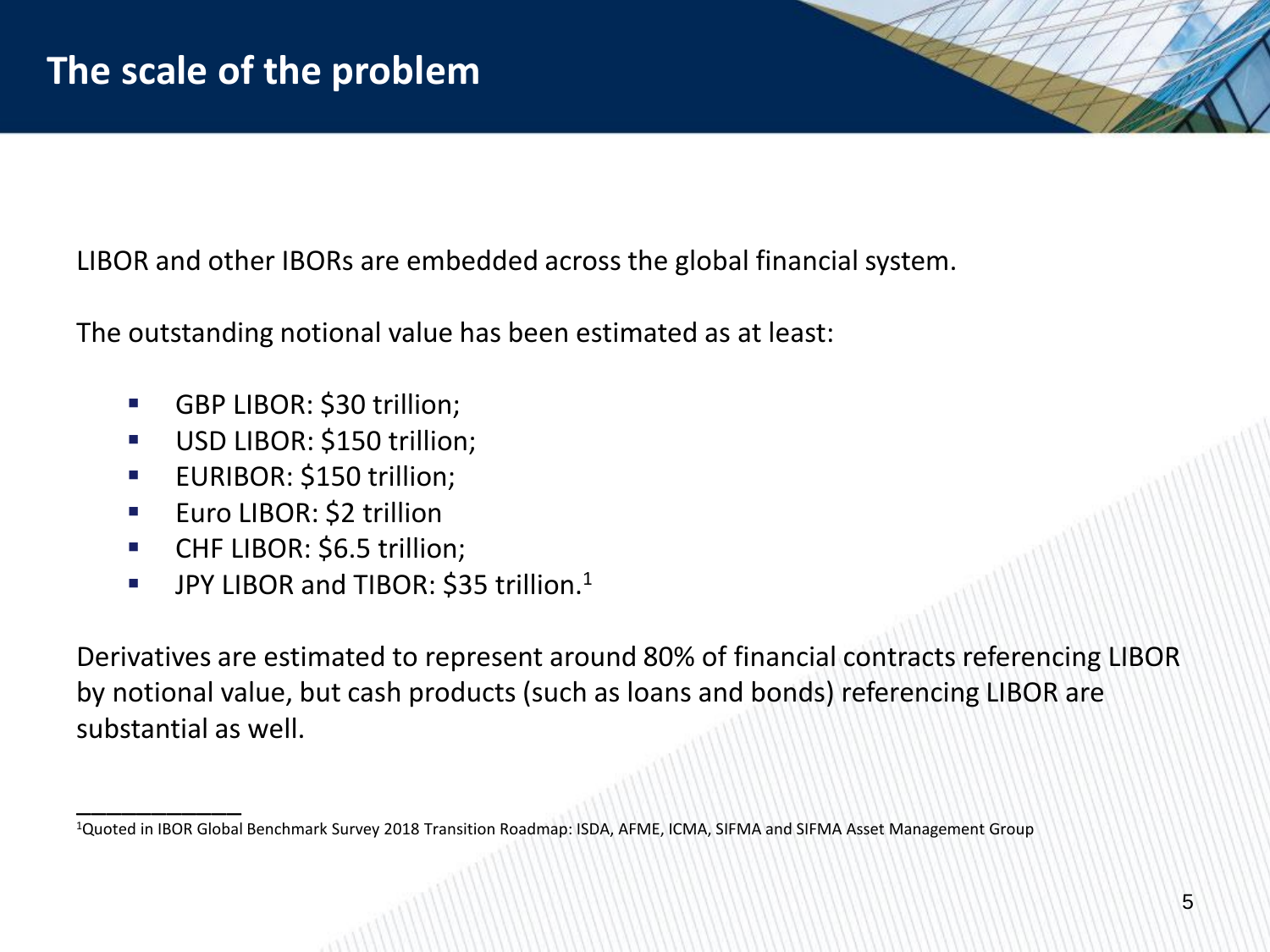Progress is already being made with the adoption of new RFR's in bond markets:

### **GB Pound (sterling)**

- Over £30 billion of SONIA FRNs. Issuance of LIBOR transactions has all but ceased
- **If Itherata is absorpt** 15 Issuers have mainly been SSAs, banks and building societies, with a broadening base of investors
- All 40+ transactions have used the same market conventions SONIA compounded over the interest period in arrear

#### **US Dollar**

- Over US\$40 billion of SOFR FRNs have been issued
- Issuers mainly SSA's, financial institutions
- Conventions are evolving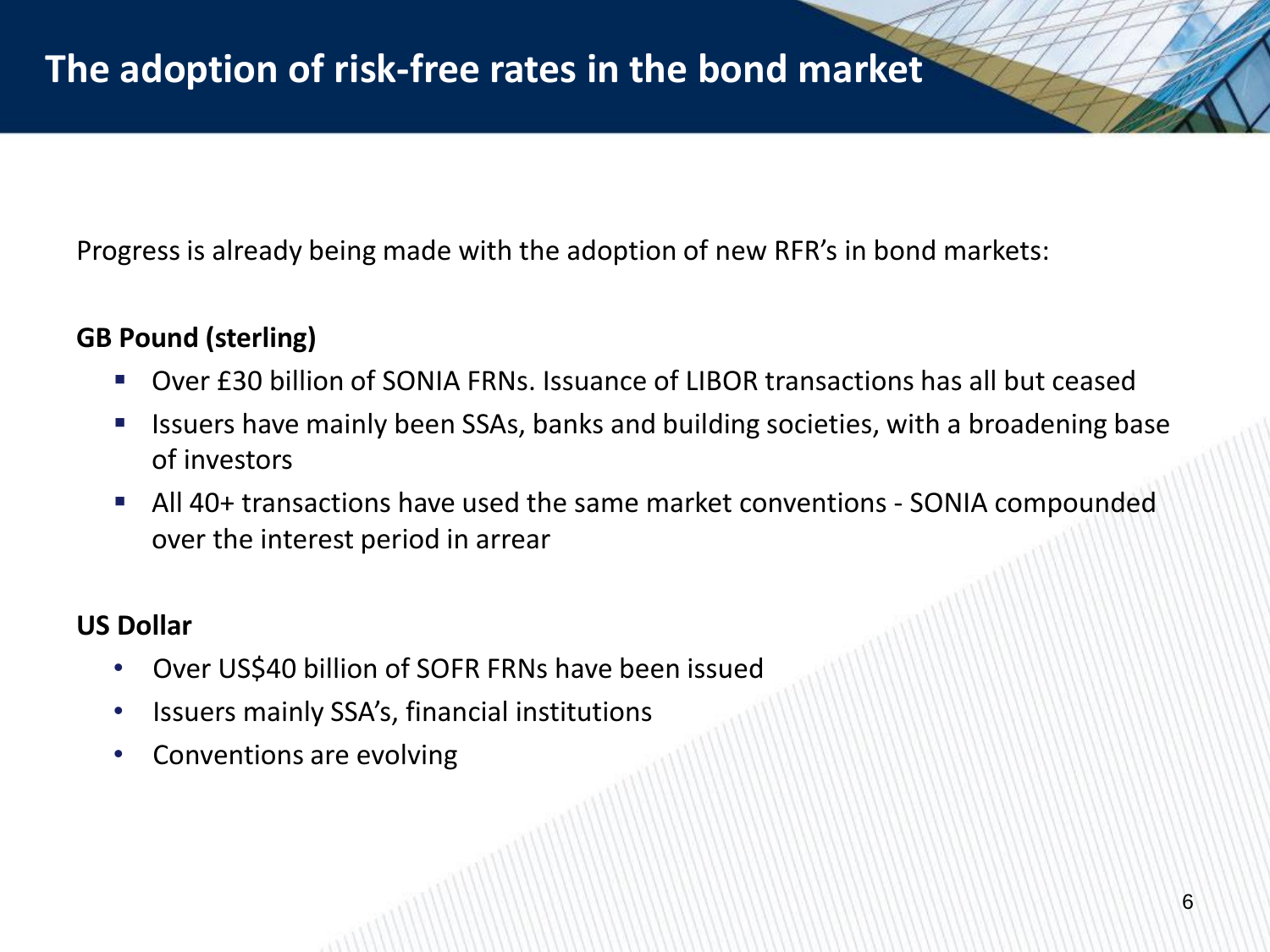**There has been strong messaging from the official sector in the US and the UK to cease writing any new LIBOR-referencing business**

- If this is not possible, any *new contracts* referencing LIBOR and maturing beyond 2021 should contain robust fallbacks to risk-free rates (see also the EU Benchmark Regulation Article 28(2) requiring "*robust written plans*" in relation to the cessation of a benchmark)
- **IF In the UK, issuers have included alternative fallbacks language to address a** permanent cessation of IBORs since mid-2017. This is typically benchmark and currency agnostic and negotiated on a case-by-case basis
- **However GBP LIBOR-referencing transactions have all but ceased**
- In the US, the ARRC (*Alternative Reference Rates Committee*) has produced fallback language for new USD LIBOR FRN contracts – this hardwires a waterfall of fallbacks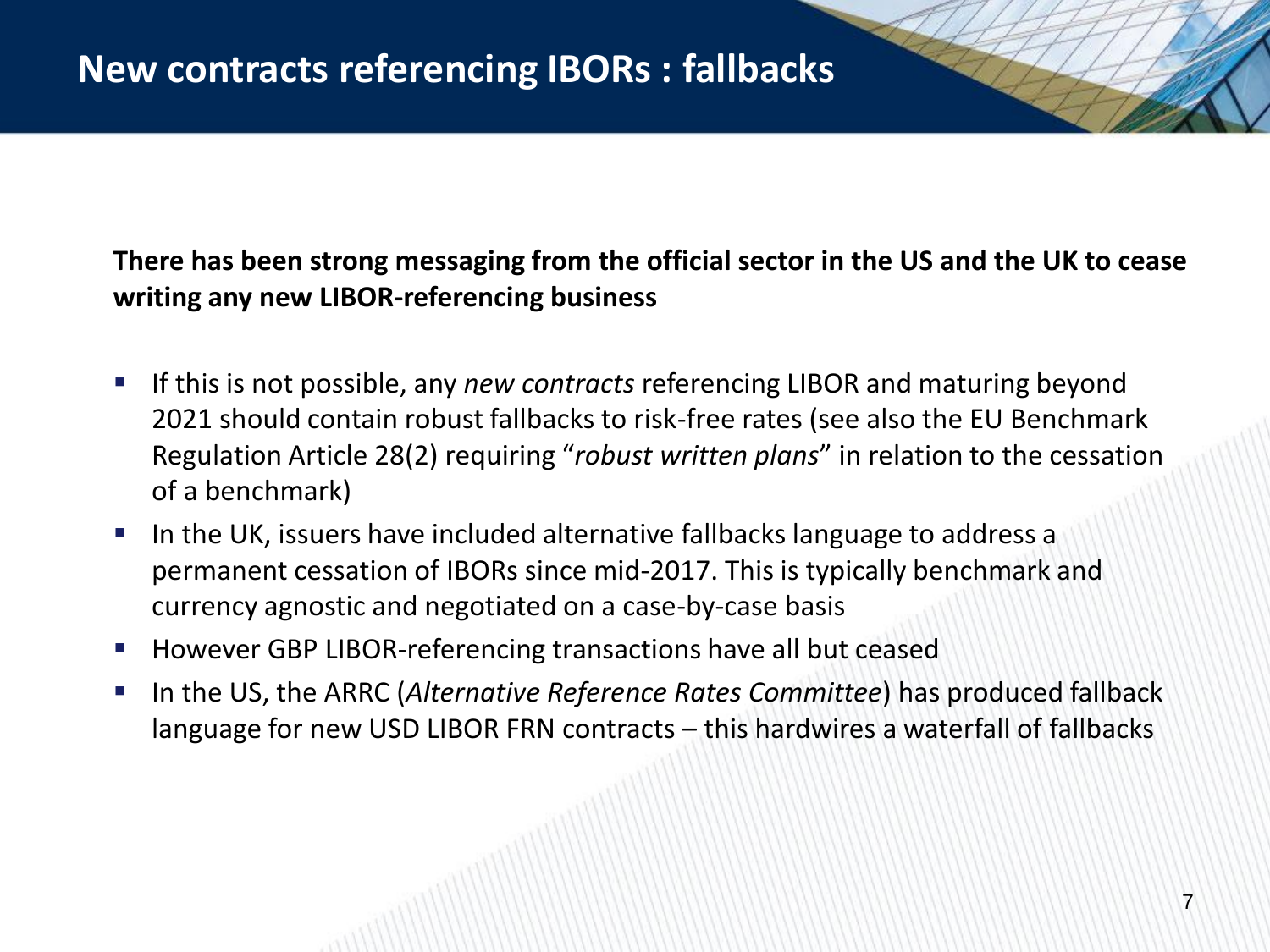**Legacy bonds referencing LIBOR are due to mature beyond the end of 2021, when LIBOR may no longer be available.** 

- By way of illustration, it has been estimated that the global total of legacy bonds referencing LIBOR with a maturity beyond the end of 2021 is at least *US\$864 billion*  equivalent.
- Around 80% of that total references USD-LIBOR
- If LIBOR is discontinued, many legacy bonds will *fall back to a fixed rate* based on the fallbacks drafted into the documentation at a time when permanent discontinuation of the rate would not have been anticipated
- This is unlikely to be aligned with the commercial intention of the counterparties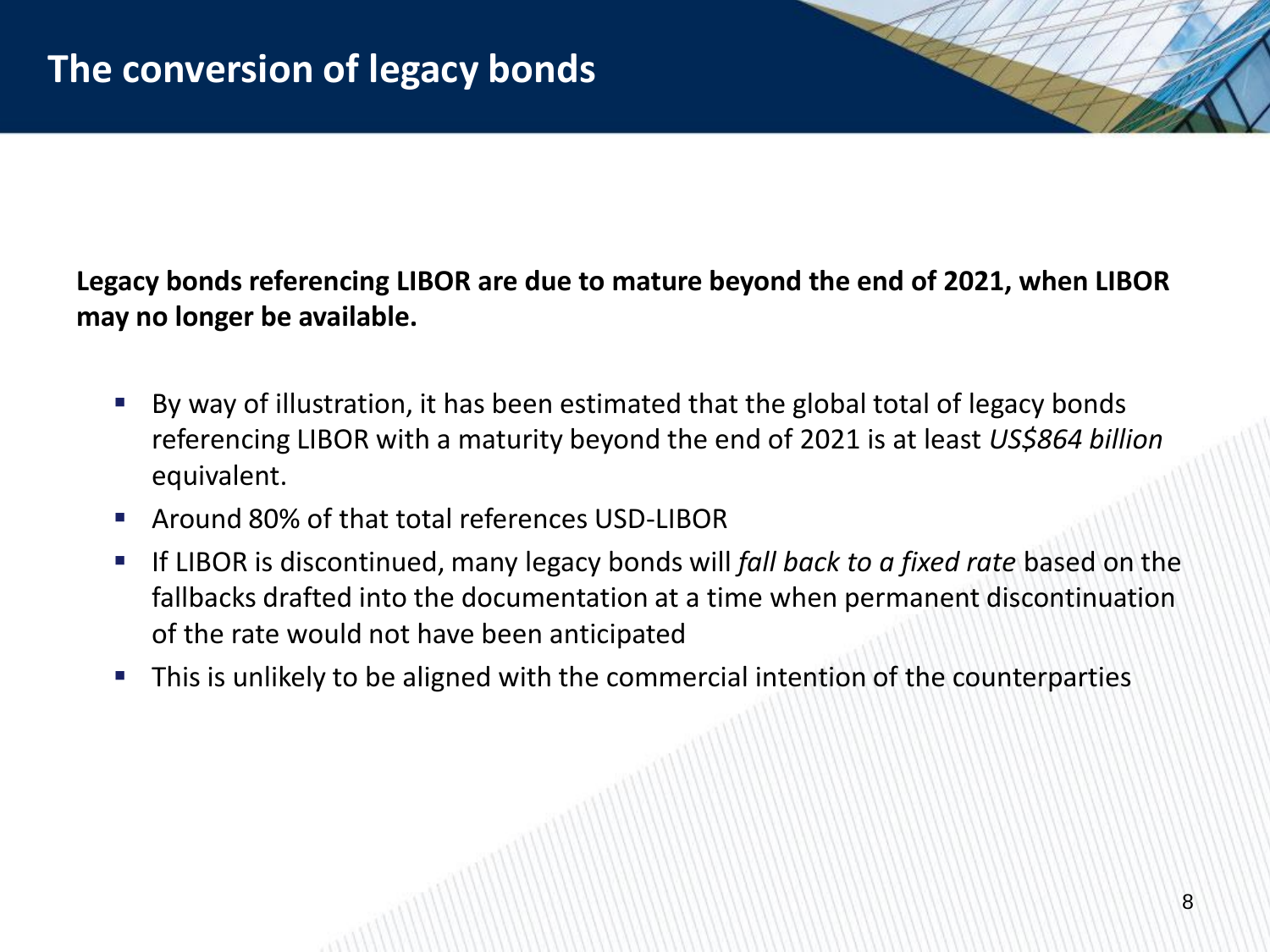- Unlike derivatives, bonds are contracts between multiple parties and are freely tradeable, meaning the identity of the parties can change
- Bonds cannot be amended by way of adherence to an industry protocol
- Bonds usually contain provisions allowing the terms of the contract to be amended this requires consent from bondholders.
- Depending on the governing law of the bond and relevant market practice, the consent threshold may be high (e.g. 75% under English law, and 100% under NY law)
- Amending bonds by way of consent solicitation is often time-consuming and administratively burdensome for issuers and bondholders. It is a voluntary process and there is no guarantee of success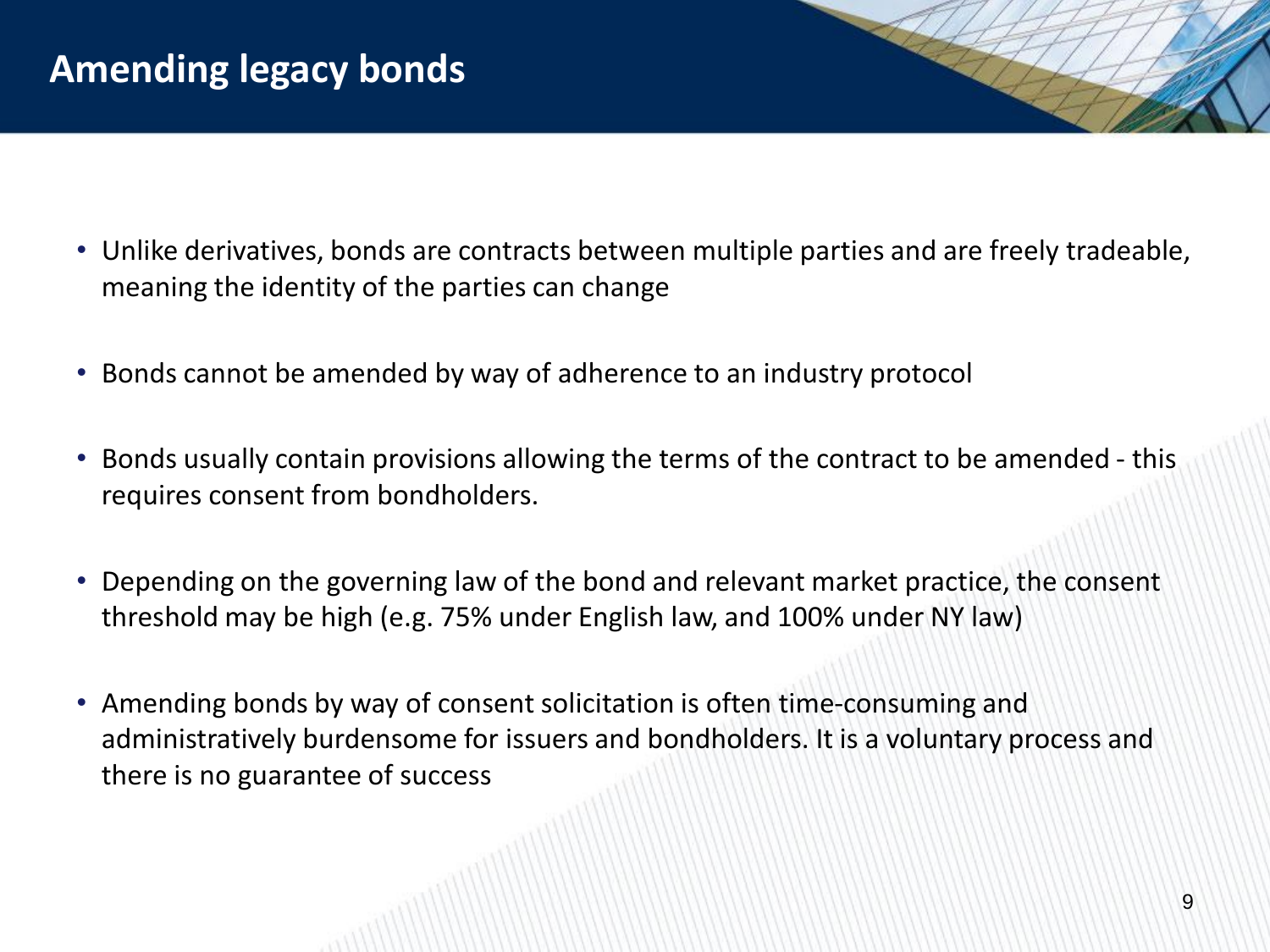## **Consent solicitation in practice**

- In the UK, *Associated British Ports* (ABP) have undertaken a consent solicitation exercise to amend a series GBP LIBOR FRNs to SONIA plus a fixed spread
- **The success of this trade is not necessarily indicative of future success for other** transactions; for example, bank capital securities may be more difficult to amend
- We are starting to see other issuers engage in discussions with bondholders regarding amending outstanding securities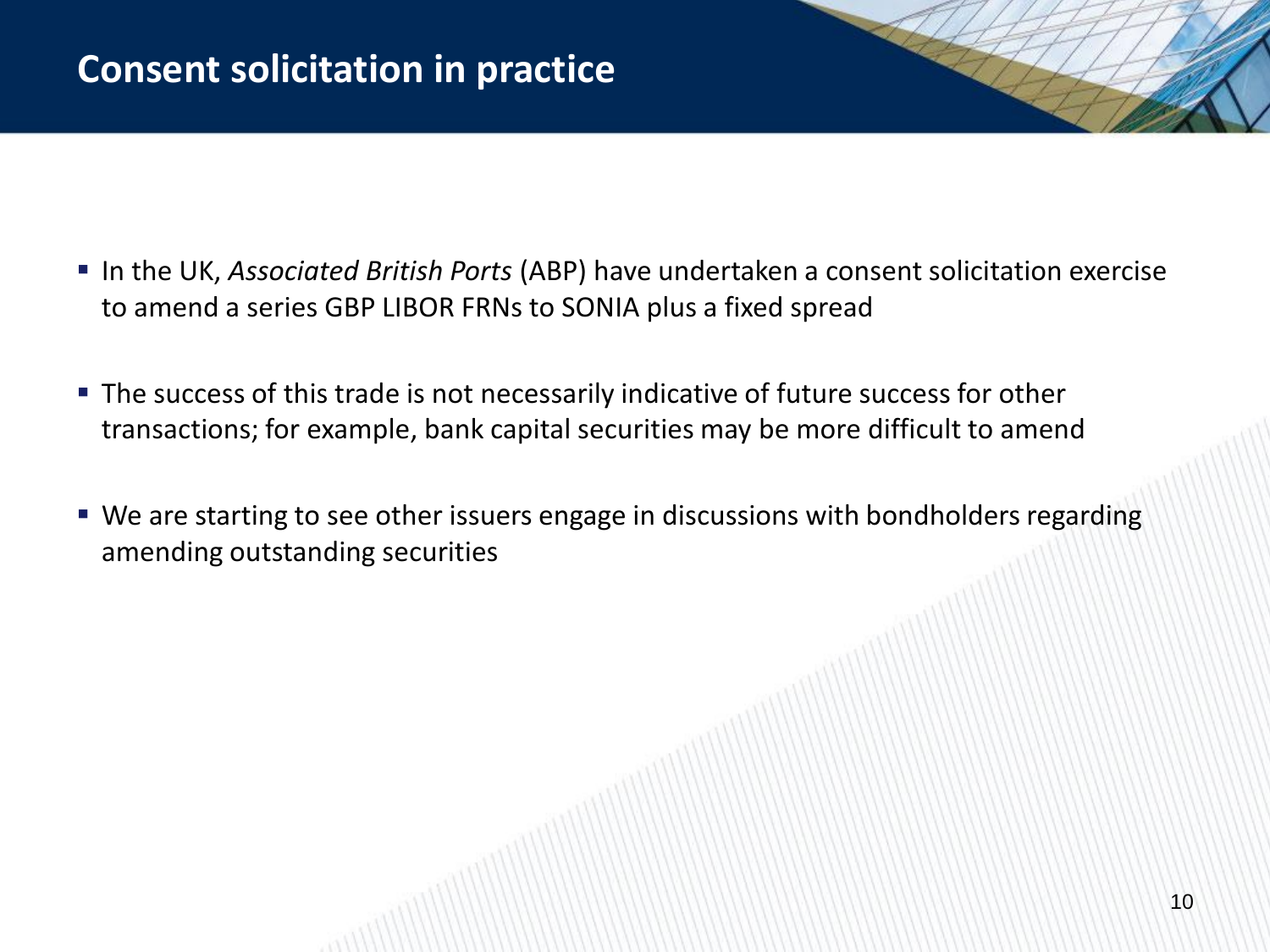Other options for legacy LIBOR bonds include:

- Buy-backs or other **liability management exercises**
- **Continue publication of an "unrepresentative" LIBOR** in some form?
- **Allowing existing fallbacks to operate** without amendment (as a result of which, many FRNs will become fixed rate)